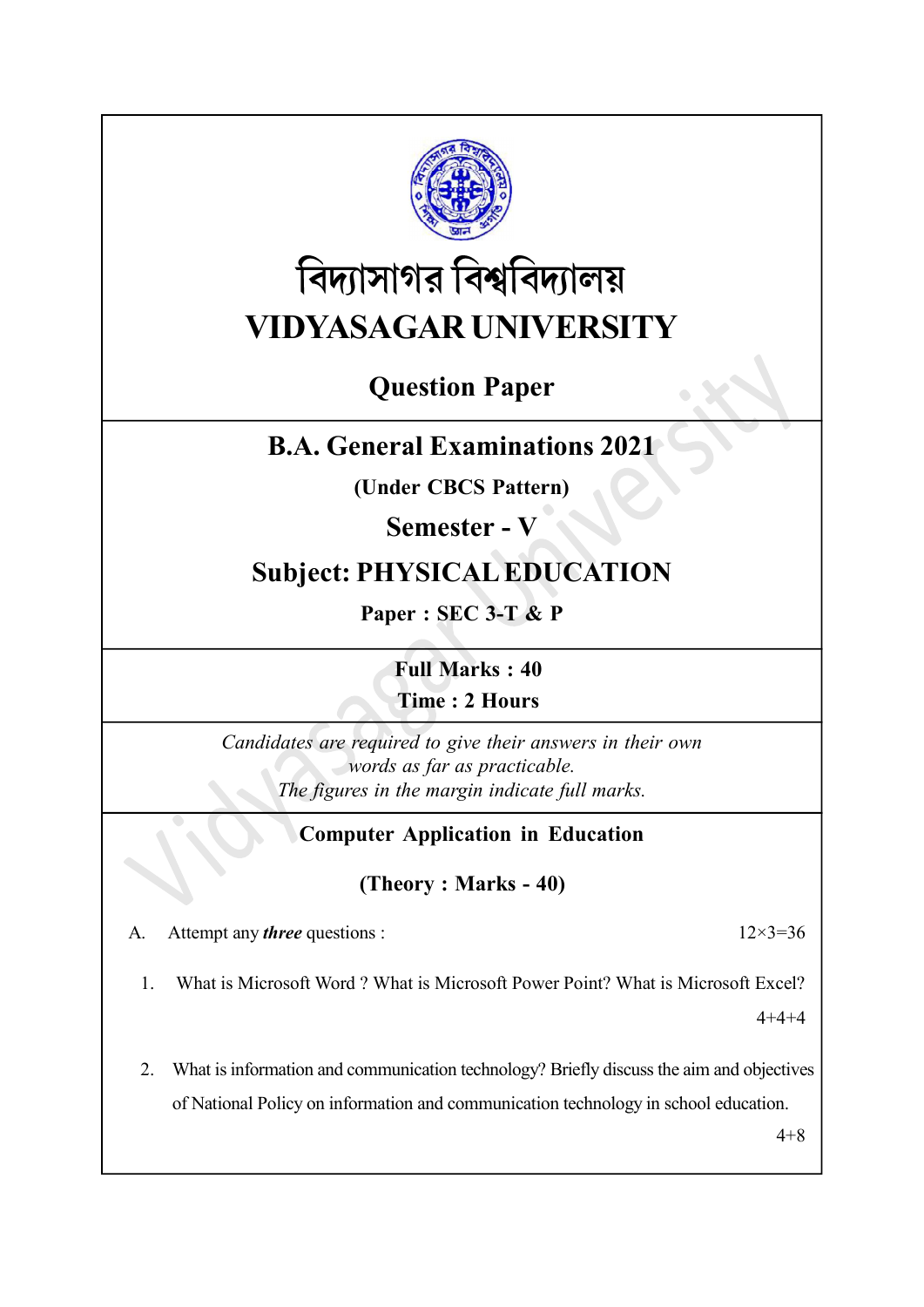| 3.         | Write about the concept and purpose of the national mission on education through ICT.                                              | $6 + 6$          |  |  |  |
|------------|------------------------------------------------------------------------------------------------------------------------------------|------------------|--|--|--|
| 4.         | What is E-mail? Write about the importance of e-mail in education.                                                                 | $4 + 8$          |  |  |  |
| 5.         | What is Social networking? Write about Massive Open Online Courses (MOOCs).                                                        | $4 + 8$          |  |  |  |
| 6.         | What is E-module? Describe about WebBased Instruction.                                                                             | $4 + 8$          |  |  |  |
| Group - B  |                                                                                                                                    |                  |  |  |  |
| <b>B.</b>  | Write short notes (any two):                                                                                                       | $2 \times 2 = 4$ |  |  |  |
| 1.         | Internet                                                                                                                           | $\overline{2}$   |  |  |  |
| 2.         | Wikipedia                                                                                                                          | 2                |  |  |  |
| 3.         | Distance learning                                                                                                                  | 2                |  |  |  |
| 4.         | On-line learning                                                                                                                   | $\overline{2}$   |  |  |  |
| বঙ্গানুবাদ |                                                                                                                                    |                  |  |  |  |
| বিভাগ-ক    |                                                                                                                                    |                  |  |  |  |
| ক.         | নীচের প্রশ্নগুলির থেকে যেকোন তিনটি প্রশ্নের উত্তর দাও।                                                                             | ১২×৩≔৩৬          |  |  |  |
|            | ১. মাইক্রোসফট ওয়ার্ড কি? মাইক্রোসফট পাওযার পয়েন্ট কি? মাইক্রোসফট এক্সেল কি?                                                      |                  |  |  |  |
|            |                                                                                                                                    | $8 + 8 + 8$      |  |  |  |
| ২.         | তথ্য ও যোগাযোগ প্রযুক্তি কি? স্কুল শিক্ষায় তথ্য ও যোগাযোগ প্রযুক্তি বিষয়ে জাতীয় নীতির লক্ষ্য ও<br>উদ্দেশ্য সংক্ষেপে আলোচনা করো। | $8 + b$          |  |  |  |
|            | ৩. তথ্য ও যোগাযোগ প্রযুক্তির মাধ্যমে শিক্ষা সংক্রান্ত জাতীয় মিশনের ধারণা সম্পর্কে লেখো।                                           |                  |  |  |  |
|            |                                                                                                                                    | ৬+৬              |  |  |  |
|            | ৪. ই-মেইল কি? শিক্ষায় ই-মেইলের গুরুত্ব সম্পর্কে লেখো।                                                                             | $8 + b$          |  |  |  |
| Q.         | ্সামাজিক নেটওয়ার্কিং কি? ম্যাসিভ ওপেন অনলাইন কোর্স (MOOCs) সম্পর্কে লেখো।                                                         |                  |  |  |  |
|            |                                                                                                                                    | $8+b$            |  |  |  |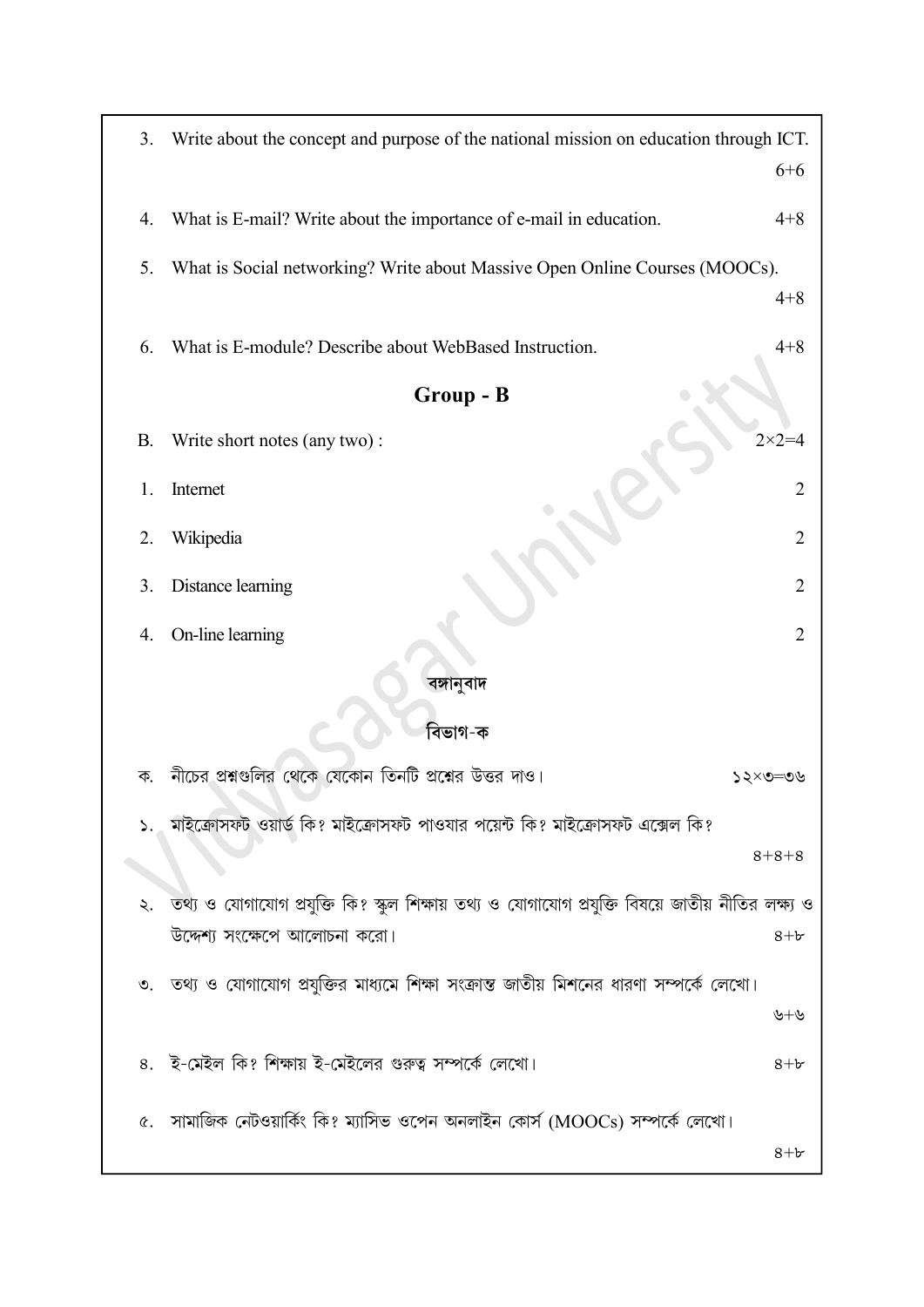| ৬. ই-মডিউল কি? ওয়েব ভিত্তিক নির্দেশনা সম্পর্কে বর্ণনা করো। | $8+b$                |  |  |  |  |  |
|-------------------------------------------------------------|----------------------|--|--|--|--|--|
| বিভাগ-খ                                                     |                      |  |  |  |  |  |
| খ. টীকা লেখ (যে কোন দুটি):                                  | $\xi \times \xi = 8$ |  |  |  |  |  |
| ১. ইন্টারনেট                                                | $\boldsymbol{\zeta}$ |  |  |  |  |  |
| ২. ইউকিপিডিয়া                                              | $\boldsymbol{\zeta}$ |  |  |  |  |  |
| ৩. দুর শিক্ষণ                                               | ২                    |  |  |  |  |  |
| ৪. অনলাইন শিক্ষা                                            | ২                    |  |  |  |  |  |
|                                                             |                      |  |  |  |  |  |
|                                                             |                      |  |  |  |  |  |
|                                                             |                      |  |  |  |  |  |
|                                                             |                      |  |  |  |  |  |
|                                                             |                      |  |  |  |  |  |
|                                                             |                      |  |  |  |  |  |
|                                                             |                      |  |  |  |  |  |
|                                                             |                      |  |  |  |  |  |
| roi                                                         |                      |  |  |  |  |  |
|                                                             |                      |  |  |  |  |  |
|                                                             |                      |  |  |  |  |  |
|                                                             |                      |  |  |  |  |  |
|                                                             |                      |  |  |  |  |  |
|                                                             |                      |  |  |  |  |  |
|                                                             |                      |  |  |  |  |  |
|                                                             |                      |  |  |  |  |  |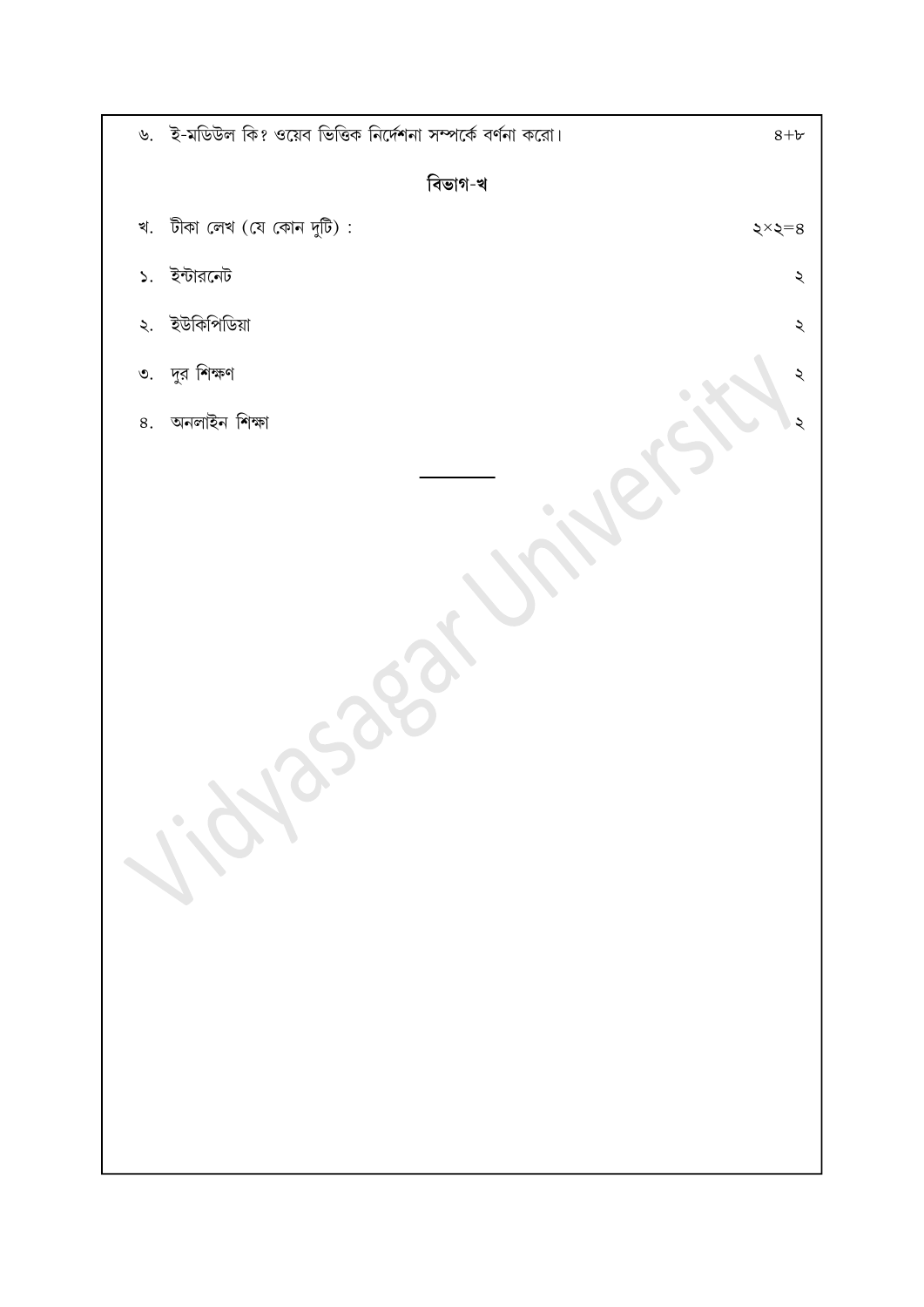| Or,<br><b>Gymnastics and Yoga</b> |                                                                    |                 |                    |  |  |  |
|-----------------------------------|--------------------------------------------------------------------|-----------------|--------------------|--|--|--|
| (Practical : Marks - 40)          |                                                                    |                 |                    |  |  |  |
| Group-A                           |                                                                    |                 |                    |  |  |  |
| A.                                | Answer any two from the followings :                               |                 | $15 \times 2 = 30$ |  |  |  |
| 1.                                | Demonstrate the Yogasanas (Any three)                              |                 | $5 \times 3 = 15$  |  |  |  |
|                                   | a. Ardhachandrasana                                                | b. Brikshasana  |                    |  |  |  |
|                                   | c. Padahastasana                                                   | d. Sarbangasana |                    |  |  |  |
|                                   | e. Shirsasana                                                      | f. Bhadrasana   |                    |  |  |  |
| 2.                                | Describe in details about Anulam-Vilom and Kapalbhati Pranayama.   |                 | 15                 |  |  |  |
| 3.                                | Exhibits the following Gymnastics (any three)<br>$5 \times 3 = 15$ |                 |                    |  |  |  |
|                                   | a. Hand Spring                                                     | b. Head Spring  |                    |  |  |  |
|                                   | c. Neck Spring                                                     | d. Summer sault |                    |  |  |  |
|                                   | e. Cart-Wheel                                                      |                 |                    |  |  |  |
| Group-B                           |                                                                    |                 |                    |  |  |  |
| <b>B.</b>                         | Answer any two from the fallowing:                                 |                 | $5 \times 2 = 10$  |  |  |  |
| 1.                                | Discuss the Bharamri Pranayama                                     |                 |                    |  |  |  |
| 2.                                | Demonstration the Yogasana in Sitting Position.                    |                 |                    |  |  |  |
| 3.                                | Exhibits the forward and Backward Roll.                            |                 |                    |  |  |  |
| Or,                               |                                                                    |                 |                    |  |  |  |
|                                   | Viva-Voce                                                          |                 |                    |  |  |  |
|                                   |                                                                    |                 |                    |  |  |  |